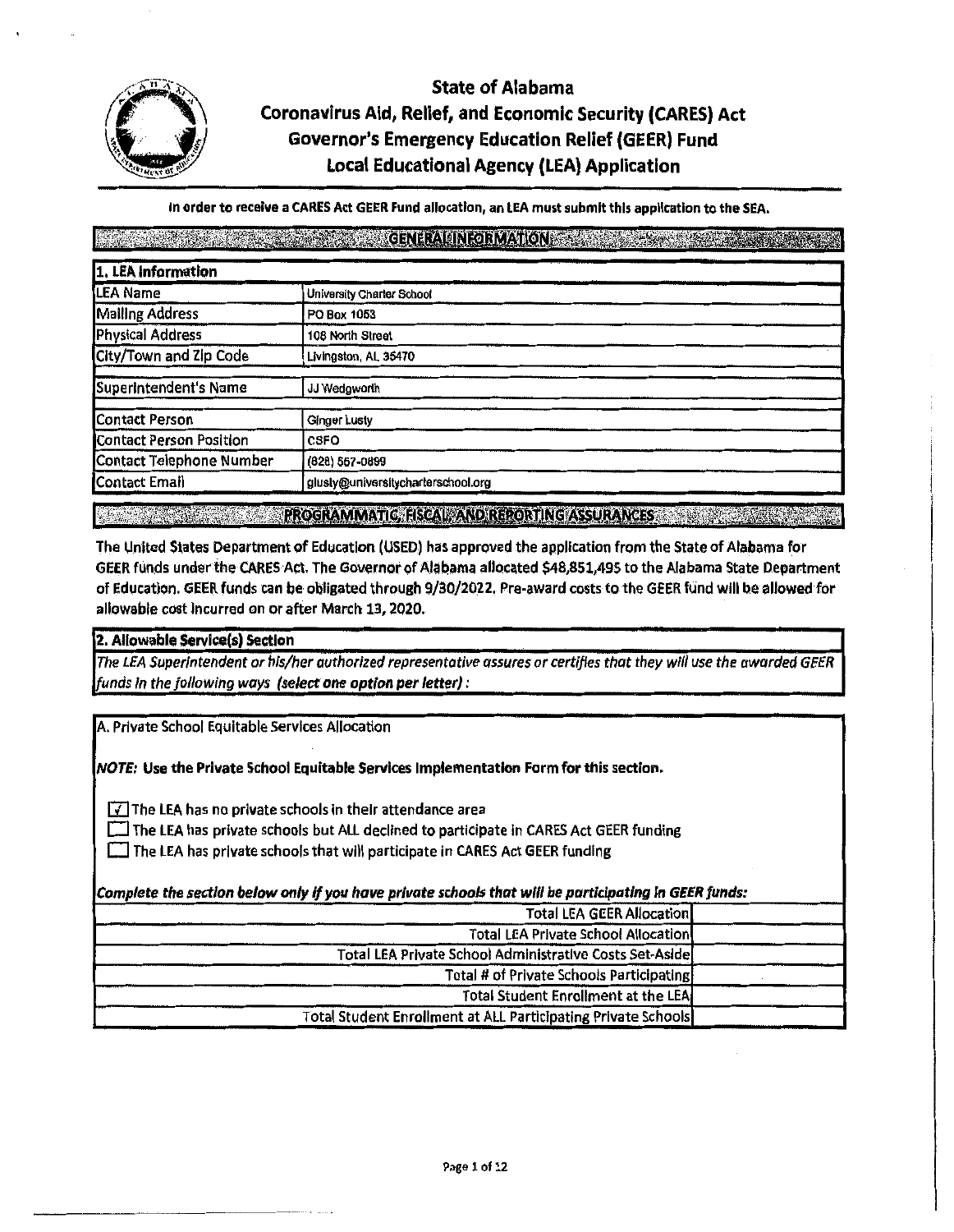| B. Equip school buses with Wi-Fi capabilities to increase internet connectivity and help bridge the digital divide<br>within the LEA.                                                                            |
|------------------------------------------------------------------------------------------------------------------------------------------------------------------------------------------------------------------|
| LEA Allocation for Section B: \$6,078.00                                                                                                                                                                         |
| The LEA will use the allocation above for equipping school buses with Wi-Fi capabilities.<br>$\triangledown$ The LEA will not use this allocation for equipping school buses with Wi-Fi capabilities.            |
| Complete the section below only if your LEA chooses not to use this allocation:<br>Reason/Rationale: \$3,014 is the amount needed to provide Wi-Fi capabilities for our two buses                                |
| We will transfer this allocation to:<br>$\sqrt{ }$ Academic Support to Bridge Learning and Achievement Gaps of Students (C)<br>Amount to be transferred: \$3,084.00                                              |
| Before and After School Tutoring for Learning and Remediation in Schools (D)<br>Amount to be transferred: _________                                                                                              |
|                                                                                                                                                                                                                  |
| C. Provide additional academic support to bridge learning and achlevement gaps of students within the LEA.                                                                                                       |
| LEA Allocation for Section C: \$16,023.00                                                                                                                                                                        |
| $\boxed{\checkmark}$ The LEA will use the allocation above for providing additional academic support to students.<br>The LEA will not use this allocation for providing additional academic support to students. |
| Complete the section below only if your LEA chooses not to use this allocation:                                                                                                                                  |
| We will transfer this allocation to:                                                                                                                                                                             |
| Equipping School Buses with Wi-Fi Capabilities (B)                                                                                                                                                               |
| Before and After School Tutoring for Learning and Remediation in Schools (D)                                                                                                                                     |
|                                                                                                                                                                                                                  |
|                                                                                                                                                                                                                  |
| D. Provide before and after school tutoring as defined in the Alabama Literacy Act for learning and remediation in<br>schools within the LEA.                                                                    |
| LEA Allocation for Section D: \$5,524.00                                                                                                                                                                         |
| The LEA will use the allocation above for providing tutoring to students.                                                                                                                                        |
| $\boxed{\angle}$ The LEA will not use this allocation for providing tutoring to students.                                                                                                                        |
| Complete the section below only if your LEA chooses not to use this allocation:                                                                                                                                  |
| Reason/Rationale: Using other funding sources to provide after school tutoring.                                                                                                                                  |
| We will transfer this allocation to:                                                                                                                                                                             |
| Equipping School Buses with Wi-Fi Capabilities (B)                                                                                                                                                               |
| Amount to be transferred: __<br>Academic Support to Bridge Learning and Achievement Gaps of Students (C)                                                                                                         |
| Amount to be transferred: \$5,524.00                                                                                                                                                                             |
|                                                                                                                                                                                                                  |

**!NOTE: Only answer the questions below that apply to how the LEA wlll use GEER funds.**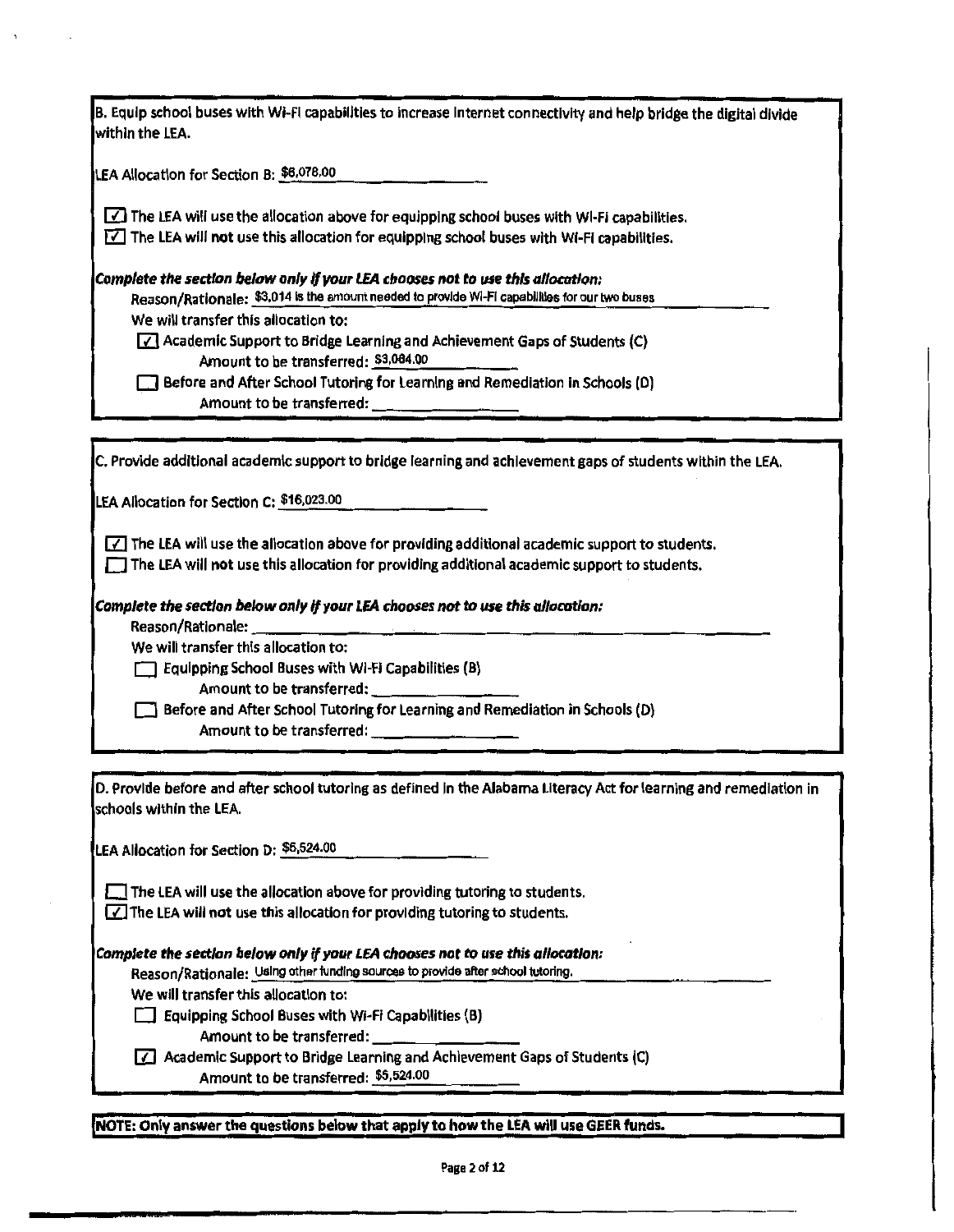#### **(2A. Equitable Services Assurances**

*The LEA Superintendent or his/her authorized representative assures orcertlfies the following:* 

- The LEA receiving GEER funds will provide equitable services to students and teachers in non-public schools located within the LEA In the same manner as provided under Section 1117 of the ESEA as determined through timely and meaningful consultation with representatives of non-public schools,
- The LEA will ensure that a public agency will maintain control of funds for the services and assistance provided to a non-public school under the GEER fund.
- The LEA will ensure that a public agency will have title to materials, equipment, and property purchased with GEER funds,
- The LEA will ensure that services to a non-public school with GEER funds will be provided by a public agency directly, or through contract with, another public or private entity.

#### **Provide a brief explanation answering the following questions:**

- **1) Were services from private schools accepted or refused** In **your LEA?**
- 2) If services were accepted by private schools, who accepted and what allocation did they receive?
- 3) When did private schools In your LEA receive timely and meaningful consultation?
- 4) What services will each private school receive and when will the services be Implemented?
- 5) How will GEER funds be used to improve remote learning services and support technical capacity and access at private schools within your LEA?
- 6) If a private school administrative set-aside Is being taken by the LEA, what is the allocation and how will it be used?

N/A for University Charter School.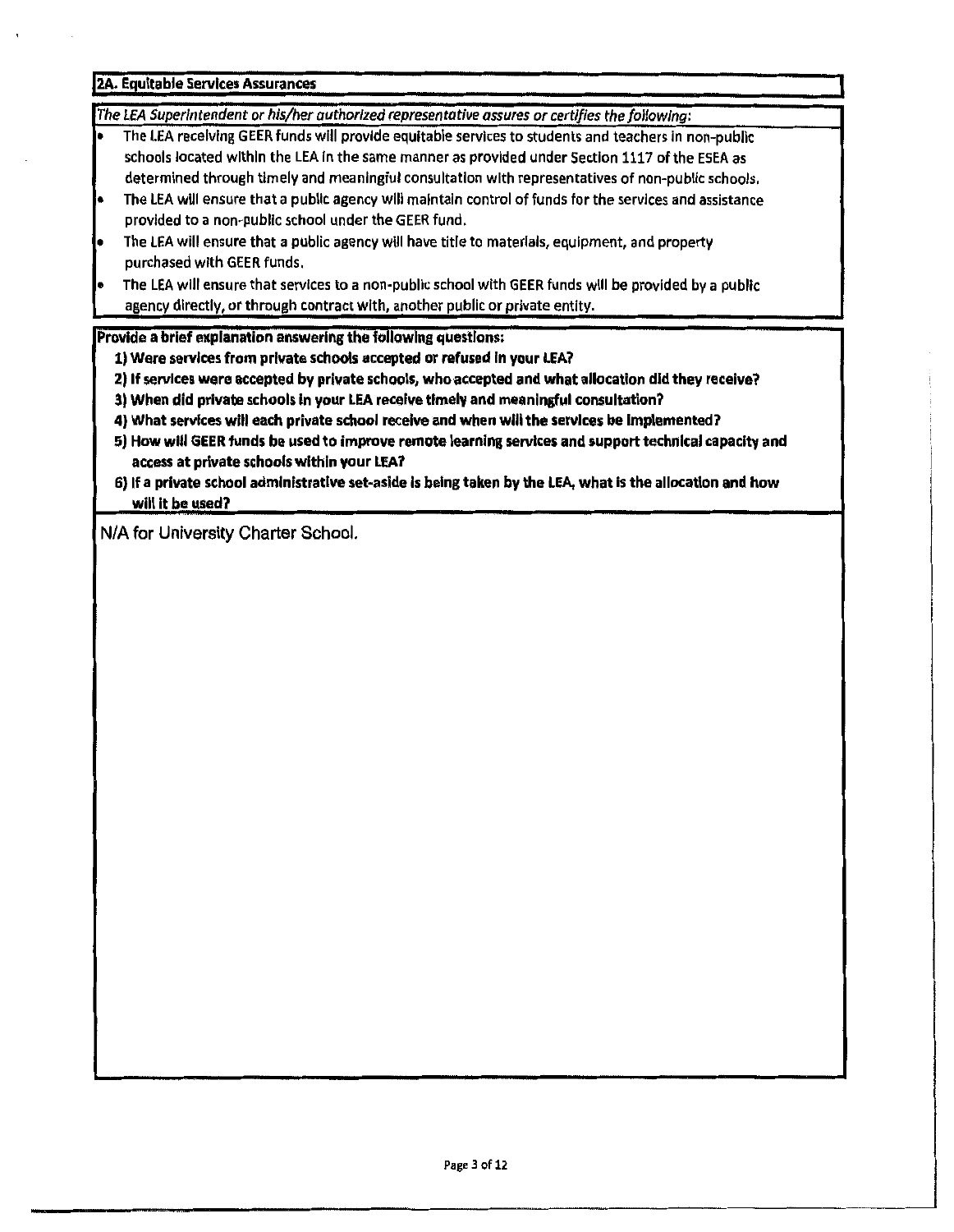#### jzs. Equipping School Buses with WI-Fl Capabllltles

### Provide details as to how the LEA will use GEER funds to connect WI-Fl to district buses.

University Charter School has two buses used for field trips and athletics. We will use the GEER funds to connect Wi-Fi to our two buses and strategically place the buses for parents and students who are attending virtually to use for WI-Fi should they not have internet service in their home. Many of our students live in very remote areas of Sumter County and cannot get internet service, therefore, having our buses equipped will provide them an option to be able to access Wi-FI to complete their assignments and attend virtually.

#### **izc. Additional Academic Supports to Bridge Leaming and Achievement Gaps**

|                                      |  |                                      |  | Applicable Grade-Level(s) (Check all that apply):   |                                                                                                            |     |     |              |     |   |
|--------------------------------------|--|--------------------------------------|--|-----------------------------------------------------|------------------------------------------------------------------------------------------------------------|-----|-----|--------------|-----|---|
| Pre-K                                |  | ĸ                                    |  | 1st                                                 | 2nd                                                                                                        | 3rd | 4th |              | 5th |   |
|                                      |  |                                      |  | Applicable Support(s) (Check all that apply):       |                                                                                                            |     |     |              |     |   |
|                                      |  |                                      |  |                                                     |                                                                                                            |     |     |              |     |   |
|                                      |  |                                      |  |                                                     | Reading/ELA Family Engagement/At-Home Learning Resources                                                   |     |     |              |     |   |
|                                      |  |                                      |  |                                                     | Math Family Engagement/At-Home Learning Resources                                                          |     |     |              |     |   |
|                                      |  | <b>Dyscalculia-Specific Screener</b> |  |                                                     |                                                                                                            |     |     |              |     |   |
|                                      |  | Dyslexia-Specific Screener           |  |                                                     |                                                                                                            |     |     |              |     |   |
| ⊽                                    |  |                                      |  | <b>Vulnerable Populations Resources or Supports</b> |                                                                                                            | ES  | ΜS  | $\mathbf{v}$ | НS  | 7 |
|                                      |  |                                      |  |                                                     | NOTE: Only answer the questions below that apply to supports selected above by the LEA.                    |     |     |              |     |   |
|                                      |  |                                      |  |                                                     | Reading and Math Family Engagement/At-Home Learning Resources                                              |     |     |              |     |   |
|                                      |  |                                      |  |                                                     | Describe how the following conditions will be maximized through the purchase of resources, tools, or other |     |     |              |     |   |
| supports with the use of GEER funds: |  |                                      |  |                                                     |                                                                                                            |     |     |              |     |   |
|                                      |  |                                      |  |                                                     | Aligns to Alabama ELA and/or math course of study standards;                                               |     |     |              |     |   |
|                                      |  |                                      |  |                                                     | Provides opportunities to extend learning and build connections at home;                                   |     |     |              |     |   |
|                                      |  | Reinforces key grade level concepts; |  |                                                     |                                                                                                            |     |     |              |     |   |
|                                      |  |                                      |  |                                                     |                                                                                                            |     |     |              |     |   |
|                                      |  |                                      |  |                                                     | Includes grade-level appropriate manipulatives for math and literature for reading;                        |     |     |              |     |   |
|                                      |  |                                      |  |                                                     | Provides individual student opportunities for both intervention and enrichment activities; and             |     |     |              |     |   |
|                                      |  |                                      |  |                                                     | Includes easy-to-follow planning calendars or activity suggestions for families.                           |     |     |              |     |   |
| N/A                                  |  |                                      |  |                                                     |                                                                                                            |     |     |              |     |   |
|                                      |  |                                      |  |                                                     |                                                                                                            |     |     |              |     |   |
|                                      |  |                                      |  |                                                     |                                                                                                            |     |     |              |     |   |
|                                      |  |                                      |  |                                                     |                                                                                                            |     |     |              |     |   |
|                                      |  |                                      |  |                                                     |                                                                                                            |     |     |              |     |   |
|                                      |  |                                      |  |                                                     |                                                                                                            |     |     |              |     |   |
|                                      |  |                                      |  |                                                     |                                                                                                            |     |     |              |     |   |
|                                      |  |                                      |  |                                                     |                                                                                                            |     |     |              |     |   |
|                                      |  |                                      |  |                                                     |                                                                                                            |     |     |              |     |   |
|                                      |  |                                      |  |                                                     |                                                                                                            |     |     |              |     |   |
|                                      |  |                                      |  |                                                     |                                                                                                            |     |     |              |     |   |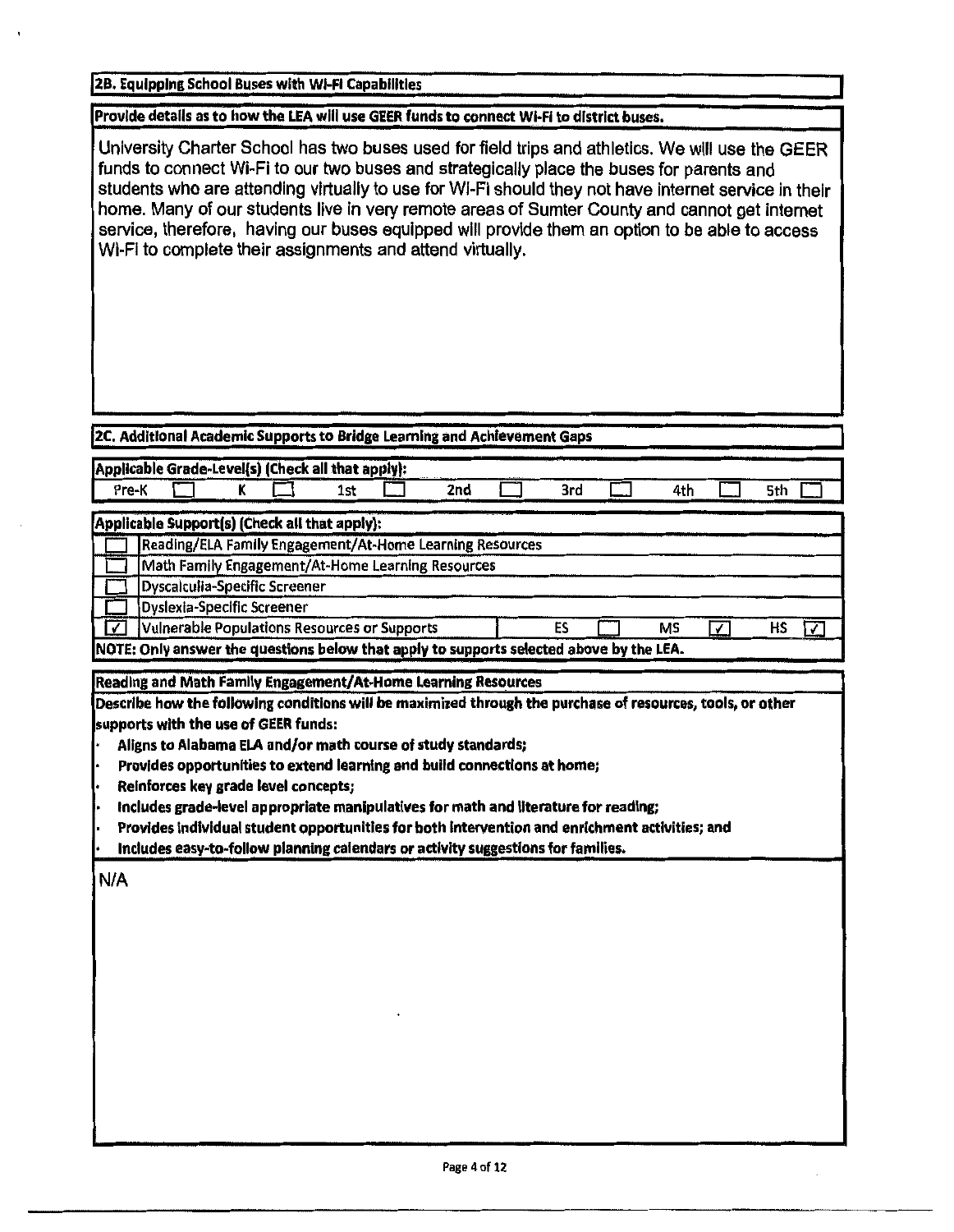#### Dyscalculla Screener

Describe how the following conditions will be maximized through the purchase of resources, tools, or other supports with the use of GEER funds:

- Identifies dyscalcullc tendencies In students and is not time Intensive to administer;
- Recommends Intervention strategies;
- Presents easy to Interpret reports and Information on a student's strengths and weaknesses;
- Provides diagnostic reports for teachers;
- Provides parent reports and guidance; and
- Provide addltlonal opportunities to screen students beyond grade 3,

#### N/A

#### Dyslexia-Specific Screener

Describe how the followlng conditions will be maximized through the purchase of resources, tools, or other supports with the use of GEER funds:

- Aligns to evidence-based science of reading criteria;
- Provides ablllty and options to unlversally screen, Identify risks, progress monitor, and/or report results In a seamless system;
- Provides recommendations for intervention strategies and/or individualized learning paths to help close achievement gaps; and

• Provides additional opportunities to screen students beyond grade 3 (If applicable).

N/A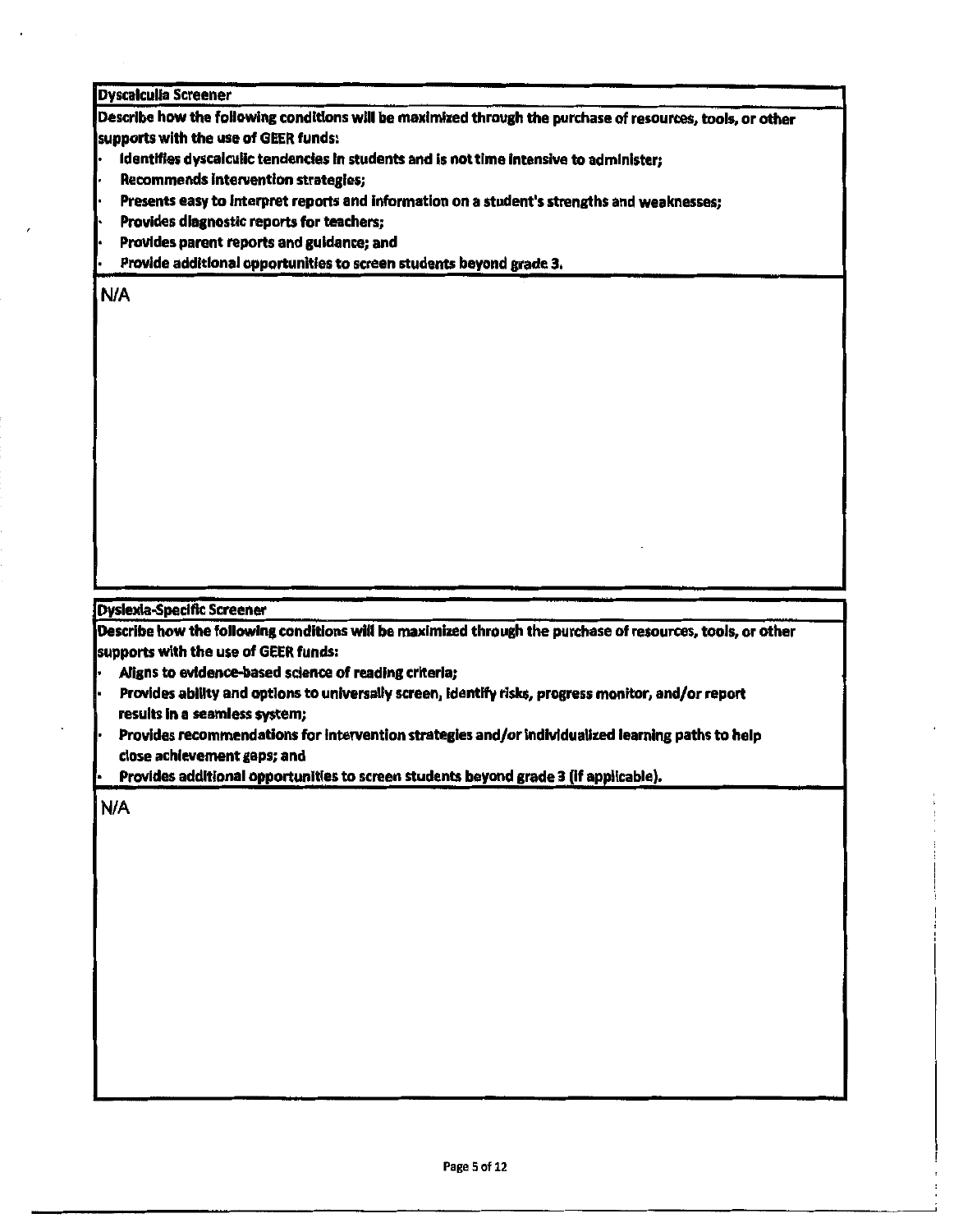**Vulnerable Populations Supports** 

**Describe how the following conditions will** be **maximized through the purchase of resources, tools, or other supports with the use of GEER funds:** 

- . **Provides streamlined approach to gather, use, and monitor Identified vulnerable population data; Includes tools** or **resources to assist with development and/or Implementation of Individualized plans for specific needs of students;**
- . **Includes communication tools to ensure meaningful communication In a language understood by the parents/guardians;**
- . **Provides evidence-based learning activities that align to students' plans; and**
- **Provides other related or applicable services specific to vulnerable populations.**

UCS will use a high-quality evidence-based virtual instruction platform (Edgenuity and/or Odysseyware) to provide students an equitable and appropriate learning experience that will be less negatively affected due to the Impacts of COVID-19. These virtual platforms align to Alabama standards in the core content areas. Students will receive individualized support, will progress at an individualized pace, and will be closely monitored and communicated with by a high-quality teacher, Students can receive additional instruction and intervention as well as enrichment opportunities through this virtual instruction design. Instruction Is differentiated through the intentional design of the courses where students receive direct instruction, manipulate tasks for practice and refinement of skills, complete self-checks and various Informal formative assessment opportunities, and much more. Students receive pacing guides and calendars to ensure they stay on track and students are in constant contact with a live, highly-qualified instructor who is responsible for the delivery of the course. All of these components are supports for vulnerable populations that will help ensure that all students experience a quality and successful learning experience that is unlike their traditional experience. This virtual instruction platform provides communication tools for parents to have access to the course materials, student progress, and additional resources to assist their student(s) in the home learning environment.

**(2D. Before/After School Tutoring** 

**Describe how the following conditions will be maximized through the purchase of resources, tools, or other supports with the use of GEER funds:** 

- **Aligns to Alabama Literacy Act requirements for students who are Identified with a reading deficiency;**
- **Provides learning opportunities outside of the traditional school day; and**
- **Includes description of employee duties/responsibllltles aligned to intensive Intervention needs.**

N/A as University Charter School will transfer these funds to Academic Supports to Bridge Learning and Achievement Gaps of Students (C).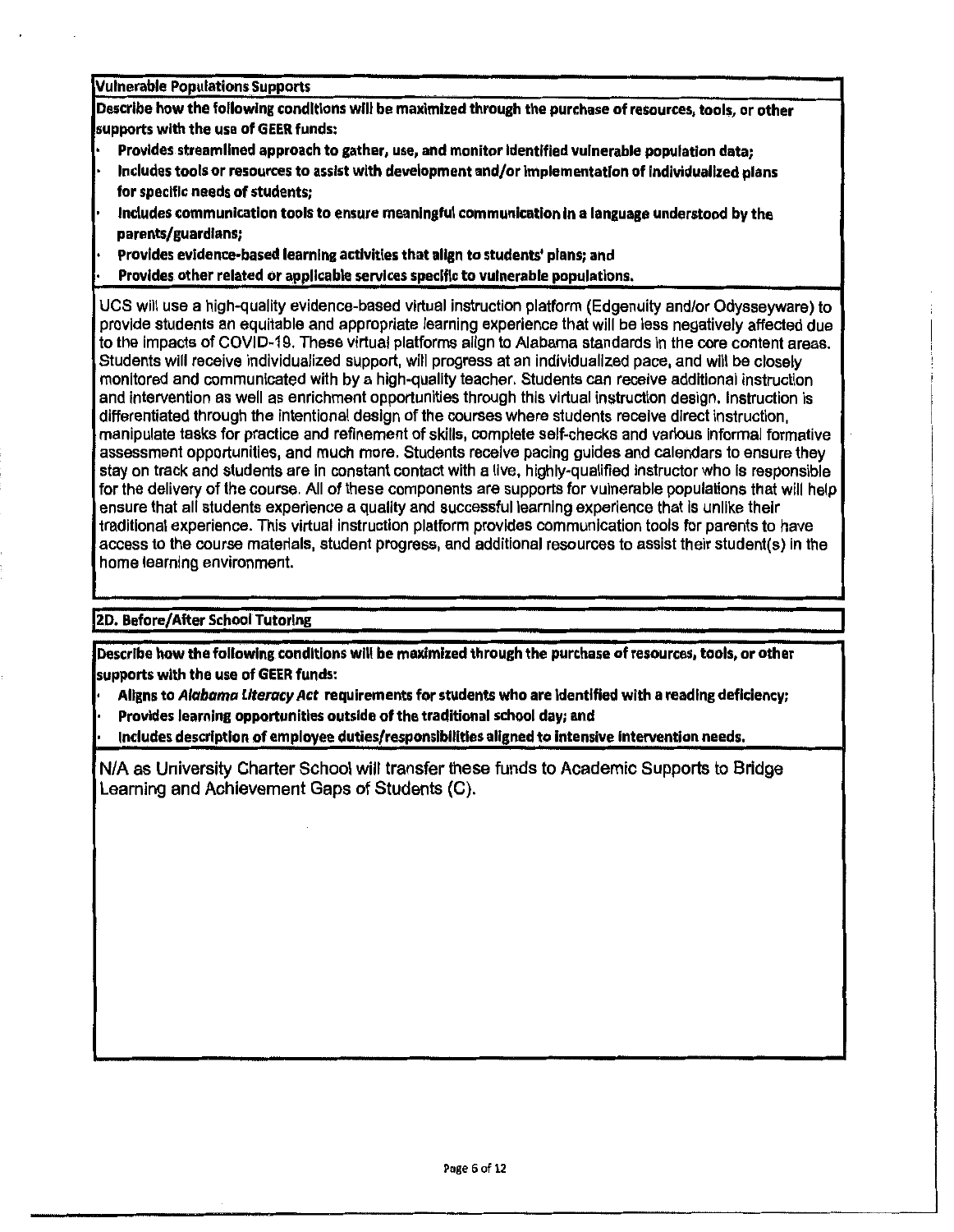**3. Budget Development** 

*The LEA Superintendent or his/her authorized representative assures or certifies the fol/awing:* 

The LEA will use GEER funds for activities outlined In the application and allowable under Section 18002(c) of Division **B** of the CARES Act. The United States Department of Education **does not** expect administrative or executive salaries and benefits for IHEs, SEAs, or the other education related entities referenced at Section 18002(c)(3) to be a lawful purpose for GEER funds.

**Total CARES Act - GEER Allocation: \$27,625.00** (NOTE: Make sure to include Equitable Services in the total)

**Provide a detailed budget to explain how GEER funds will be used at the LEA as Identified by data, needs assessments, and other areas Impacted by the COVID-19 pandemic.** 

| 3A. Equitable Services                |                                           |                                                        |                                   |
|---------------------------------------|-------------------------------------------|--------------------------------------------------------|-----------------------------------|
|                                       |                                           | <b>Total Section A Allocation</b>                      | \$0.00                            |
| <b>Expense Items</b>                  | <b>Brief Description of Expense Items</b> | <b>Funding Source</b><br>(Function - Object - Program) | <b>Estimated Budget</b><br>Amount |
| <b>Private School</b><br>Allocation   | See Detailed Narrative in Section 2A      |                                                        |                                   |
| <b>Private School</b><br>Admin. Costs | See Detailed Narrative in Section 2A      |                                                        |                                   |

**38. Equipping School Buses with WI-Fi capabilities Total Section B Allocation** \$3,014.00 **Expense Items** Brief Description of Expense Items **Funding Source** Estimated Budget **Expense** items **Expense Items (Function - Object - Program)** Wi-Fi Equipment Routers/Antennas/Adapters 1100-495-8100 \$2,014.00 Indirect Costs Olher (If applicable) Internet Services Internet Provider Service 1100-360·8100 \$1,000.00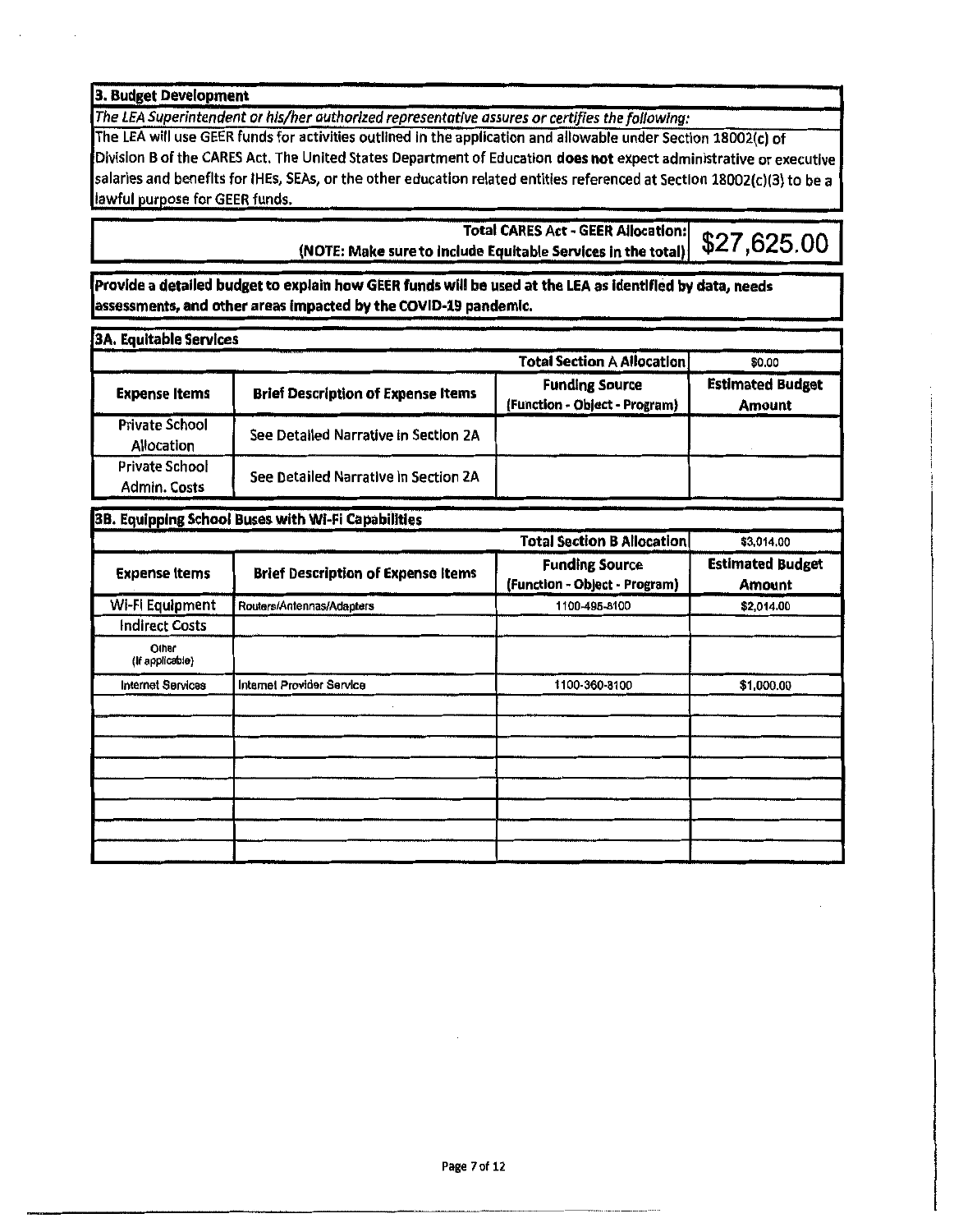|                                                          |                                           | <b>Total Section C Allocation</b>                      | \$24,611.00                       |
|----------------------------------------------------------|-------------------------------------------|--------------------------------------------------------|-----------------------------------|
| <b>Expense Items</b>                                     | <b>Brief Description of Expense Items</b> | <b>Funding Source</b><br>(Function - Object - Program) | <b>Estimated Budget</b><br>Amount |
| <b>Salaries</b>                                          |                                           |                                                        |                                   |
| <b>Benefits</b><br>(If applicable)                       |                                           |                                                        |                                   |
| <b>Classroom Supplies</b><br>(including print materials) |                                           |                                                        |                                   |
| <b>Transportation</b><br>(If applicable)                 |                                           |                                                        |                                   |
| <b>Indirect Costs</b>                                    |                                           |                                                        | $\bullet$                         |
| Other<br>(if applicable)                                 | Virtual learning platform                 | 1100-311-8100                                          | \$24,611.00                       |
|                                                          |                                           |                                                        |                                   |
|                                                          |                                           |                                                        |                                   |
|                                                          |                                           |                                                        |                                   |
|                                                          |                                           |                                                        |                                   |
|                                                          |                                           |                                                        |                                   |
|                                                          |                                           |                                                        |                                   |

|                                                          |                                           | <b>Total Section D Allocation</b>                      | \$0.00                                   |
|----------------------------------------------------------|-------------------------------------------|--------------------------------------------------------|------------------------------------------|
| <b>Expense Items</b>                                     | <b>Brief Description of Expense Items</b> | <b>Funding Source</b><br>(Function - Object - Program) | <b>Estimated Budget</b><br><b>Amount</b> |
| <b>Salaries</b>                                          |                                           |                                                        |                                          |
| <b>Benefits</b><br>(If applicable)                       |                                           |                                                        |                                          |
| <b>Classroom Supplies</b><br>(including print materials) |                                           |                                                        |                                          |
| <b>Transportation</b><br>(If applicable)                 |                                           |                                                        |                                          |
| <b>Indirect Costs</b>                                    |                                           |                                                        |                                          |
| Other<br>(if applicable)                                 |                                           |                                                        |                                          |
|                                                          |                                           |                                                        |                                          |
|                                                          |                                           |                                                        |                                          |
|                                                          |                                           |                                                        |                                          |
|                                                          |                                           |                                                        |                                          |
|                                                          |                                           |                                                        |                                          |
|                                                          |                                           |                                                        |                                          |
|                                                          |                                           |                                                        |                                          |
|                                                          |                                           |                                                        |                                          |
|                                                          |                                           |                                                        |                                          |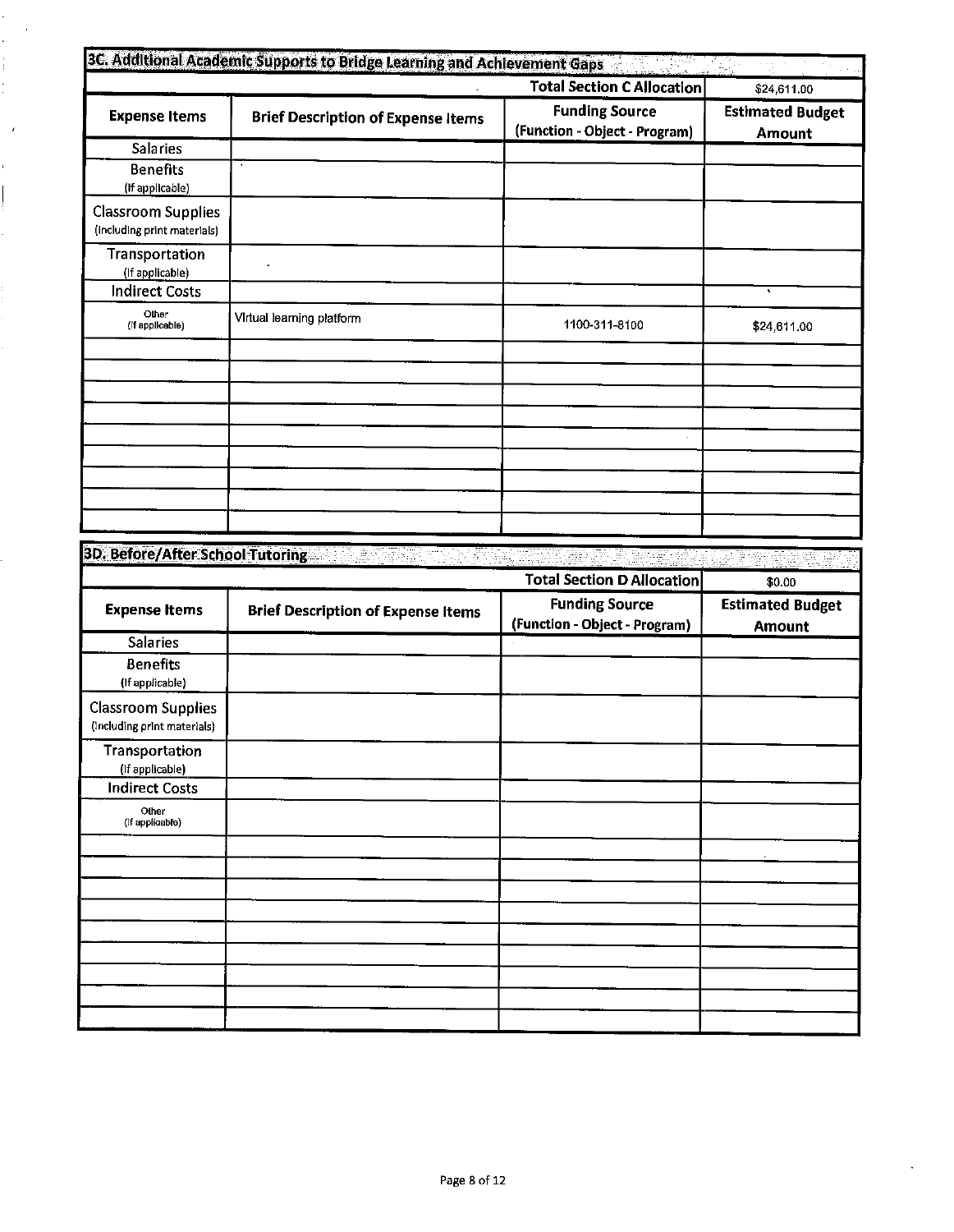How will the LEA plan for Implementation and measure **impact** for effectiveness for purchases identified?

The UCS Leadership Team will comprehensively plan for on-campus and distance learning Instruction while also consistently monitor and evaluate the effectiveness of all aspects of the 2020-2021 instructional year. The UCS Leadership Team will meet twice per month to evaluate progress and success throughout the year and to make decisions to future improve the overall level of success for the year. An instructional team will also meet twice per month to support more classroom-level needs (Instruction, communication with students and parents, etc.) and to evaluate needs and impact. Throughout all of this monitoring and data collection and evaluation, UCS will keep a consistent focus on the impact of purchased intended to ensure a quality and successful experience for all stakeholders this school year.

**What Is the proposed tlmellne for providing services and assistance to students and staff?** 

August 2020 - Sept 30, 2022

**EXAMPLE AND ARRESTS AND CLINIFICATIONS AND SERVICES AND ARRESTS AND CLINIFICATIONS** 

#### **4, Other Assurances and Certifications**

*The LEA Superintendent or his/her authorized representative assures or certifies the followina:* 

- The LEA that receives GEER funds will, *to* the greatest extent practicable, continue to pay Its employees and contractors during the period of any disruptions or closures related to COVID-19 In compliance with Section 18006 of Division **B** of the CARES Act.
- The LEA will comply with the maintenance of effort provision in Section 18008(a) of Division **<sup>B</sup>**of the CARES Act absent waiver by the Secretary pursuant to Section 18008(b) thereof.
- The LEA will cooperate with any monitoring policies and/or procedures with regards to the allowabllity of expenditures.
- The LEA will cooperate with any examination of records with respect to such funds by making records available for inspection, production, and examination, and authorized Individuals for Interview and examination, upon request.
- The LEA will use GEER funds for purposes that are reasonable, necessary, and allocable under the CARES Act.
- The LEA will comply with the provisions of all applicable acts, regulations and assurances; the provisions of Education Department General Administrative Regulations In 34 CFR Parts 75, 76, 77, 81, 82, 84, 86, 97, 98, and 99; the 0MB Guidelines to Agencies on Governmentwlde Debarment and Suspension (Nonprocurement) in 2 CFR Part 180, as adopted and amended as regulations of the Department In 2 CFR Part 3485; and the Uniform Administrative Requirements, Cost Principles, and Audit Requirements for Federal Awards in 2 CFR Part 200, as adopted and amended as regulations of the Deoartment In 2 CFR Part 3474.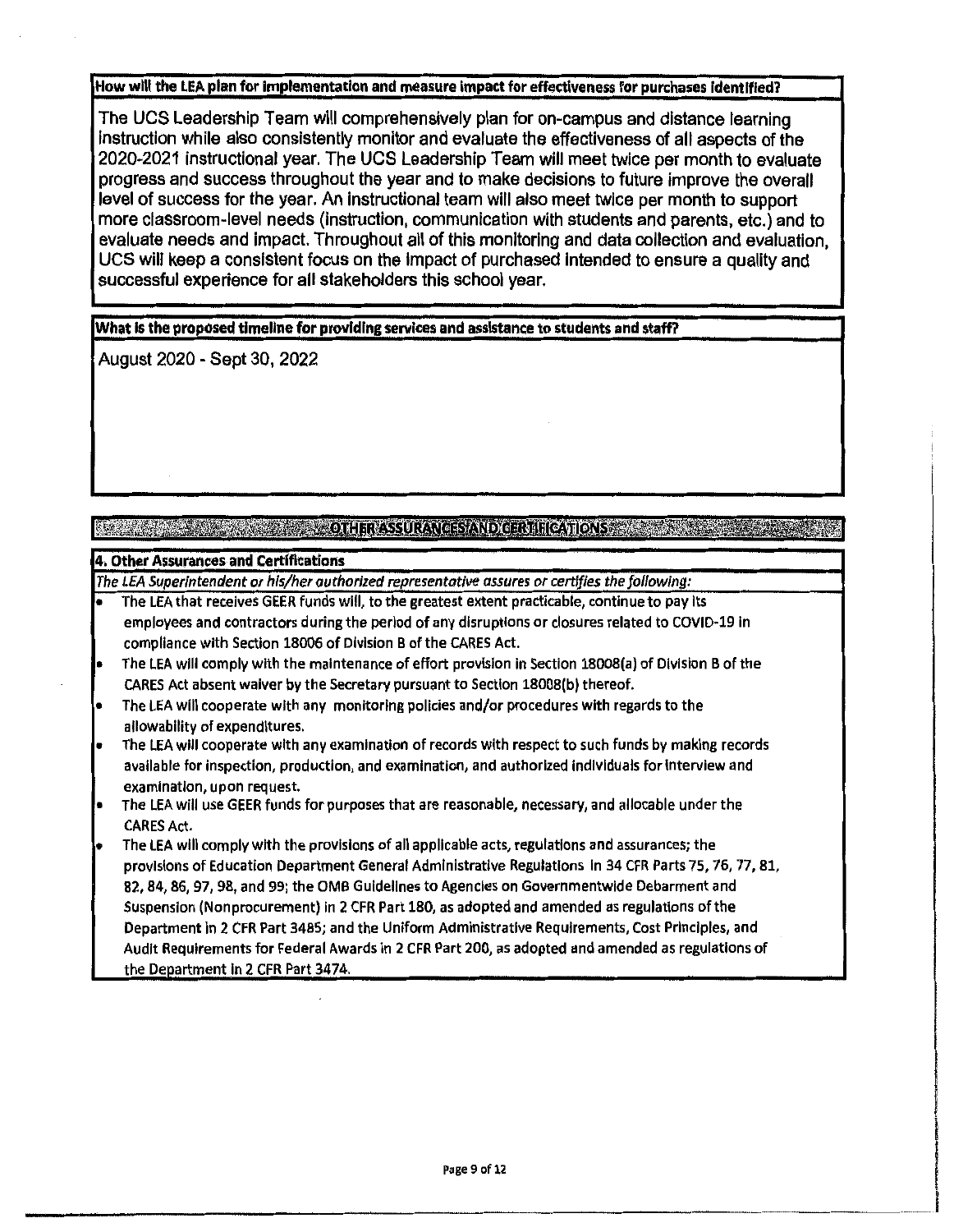#### **s. Section 427 of the General Education Provisions Act Assurances**

*The LEA Superintendent or his/her authorized representative assures or cert/fies the following:* 

(a) The purpose of this section Is to assist the Department In implementing the Department's mission to ensure equal access to education and to promote educational excellence throughout the Nation, by-

(1) ensuring equal opportunities to participate for all eligible students, teachers, and other program beneficiaries In any project or activity carried out under an applicable program; and

(2} promoting the ablllty of such students, teachers, and beneficiaries to meet high standards.

(bl The Secretary shall require each applicant for assistance under an applicable program (other than an individual)  $|$ to develop and describe in such applicant's application the steps such applicant proposes to take to ensure equitable  $|$ access to, and equitable participation In, the project or activity to be conducted with such assistance, by addressing the special needs of students, teachers, and other program beneficiaries In order to overcome barriers to equitable participation, including barriers based on gender, race, color, national origin, disability, and age.

(c) The Secretary may establish criteria and provide technical assistance for meeting the requirements of this section.

(d) Nothing In this section shall be construed to alter In any way the rights or responsibilities established under the

**What steps does the LEA propose to take to permit students, teachers, and** *other program* **beneficiaries to overcome barriers (lndudlng barriers based on gender, race, color, national origin, disability, and age) that Impede equal access to, or participation in, the program?** 

UCS will ensure that all populations have the resources and access needed in order to be successful during this unprecedented year of learning. This can include providing additional support and intervention through instructional specialists for students who are struggling with on campus and with virtual students. UCS can also provide internet access to students who may be learning virtually but are unable to provide reliable access on their own. Students receiving additional services (special education, English language learners, and more) will continue to receive these services regardless of their learning environment. If any barriers arise for any stakeholders, we will address immediately.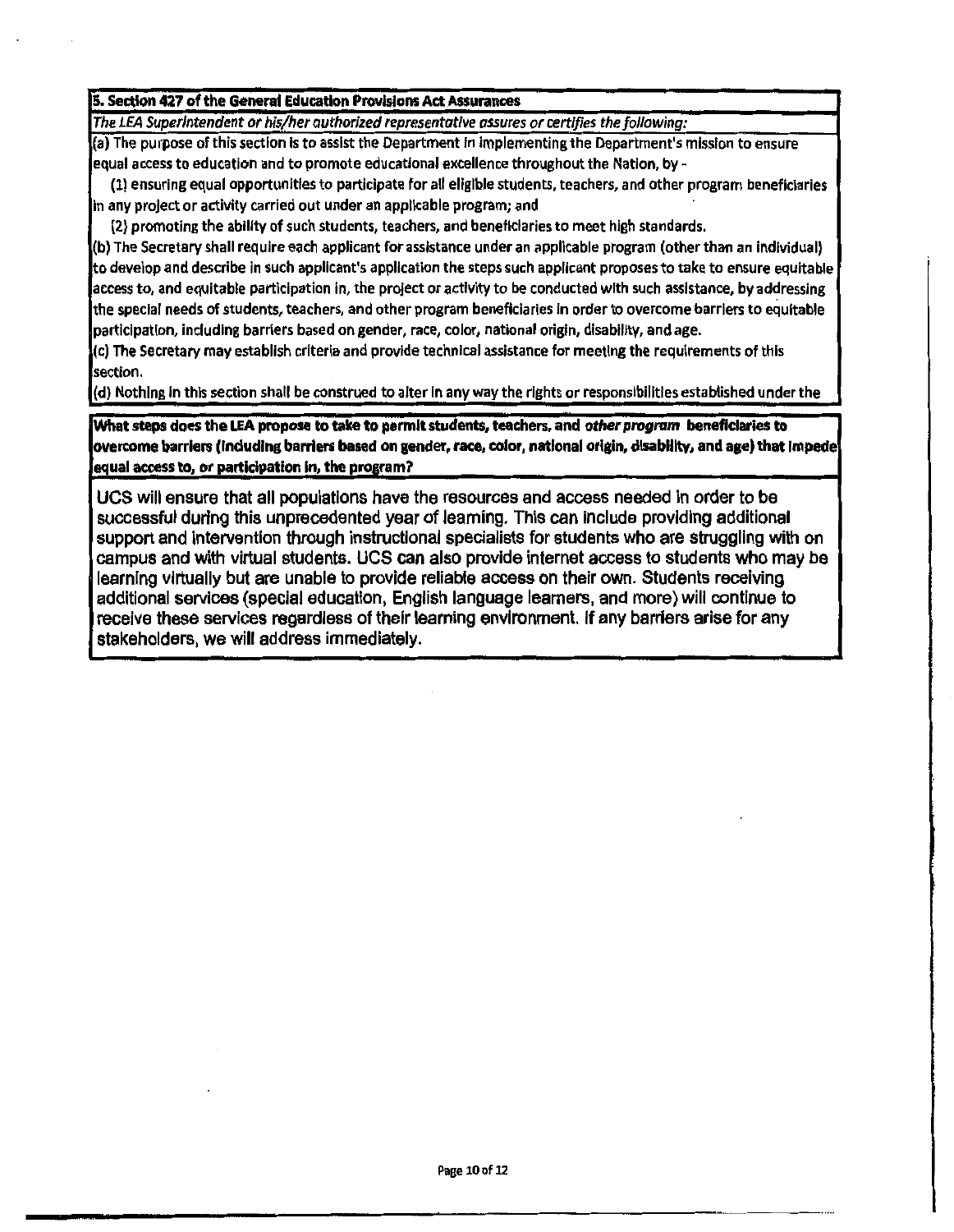#### **6. Section 442 of the General Education Provisions Act Assurances**

*The LEA Superintendent or his/her authorized representative assures ar certifies the fol/owing:* 

(a) Each local educational agency which participates In an applicable program under which Federal funds are made available to such agency through a State agency or board shall submit to such agency or board a general application containing the assurances set forth In subsection (b). The application shall cover the participation by that local educational agency in all such programs.

(b) The general application submitted by a local education agency under subsection (a) shall set forth assurances

(1) that the local educational agency will administer each program by the application In accordance with all applicable statutes, regulations, program plans, and applications;

(2) that the control of funds provided to the local educational agency under each program, and title to property acquired with those funds, will be in a public agency and that a public agency will administer those funds and property;

(3) that the local educational agency will use fiscal control and fund accounting procedures that will ensure proper disbursement of, and accounting for, Federal funds paid to that agency under each program;

(4) that the local educational agency will make reports to the State agency or board and to the Secretary as may reasonably be necessary to enable the State agency or board and the Secretary to perform their duties and that the local educational agency will maintain such records, Including the records required under section 443, and provide access to those records, as the State agency or board or the Secretary deem necessary to perform their duties;

(5) that the local educational agency will provide reasonable opportunities for the participation by teachers, parents, and other Interested agencies, organizations, and individuals in the planning for and operation of each program;

(6) that any application, evaluation, periodic program plan or report relating to each program will be made readily available to parents and other members of the general public;

(7) that in the case of any project Involving construction -

(A) the project Is not inconsistent with overall State plans for the construction of school facilities, and (B) In developing plans for construction, due consideration will be given to excellence of architecture and design and to compliance with standards prescribed by the Secretary under section 504 of the Rehabilitation Act of 1973 in order to ensure that facilities constructed with the use of Federal funds are accessible to and usable by individuals with disabilities;

(8) that the local educational agency has adopted effective procedures for acquiring and disseminating to teachers and administrators participating in each program significant information from educational research, demonstrations, and similar projects, and for adopting, where appropriate, promising educational practices developed through such projects; and

(9) that none of the funds expended under any applicable program will be used to acquire equipment (Including computer software) in any instance in which such acquisition results in a direct financial benefit to any organization representing the Interests of the purchasing entity or Its employees or any afflllate of such an organization. (c) A general application submitted under this section shall remain in effect for the duration of the program it covers. The State agencies or boards administering the programs covered by the application shall not require the submission or amendment of such application unless required by changes in Federal or State law or by other significant change in the circumstances affecting an assurance in such application.